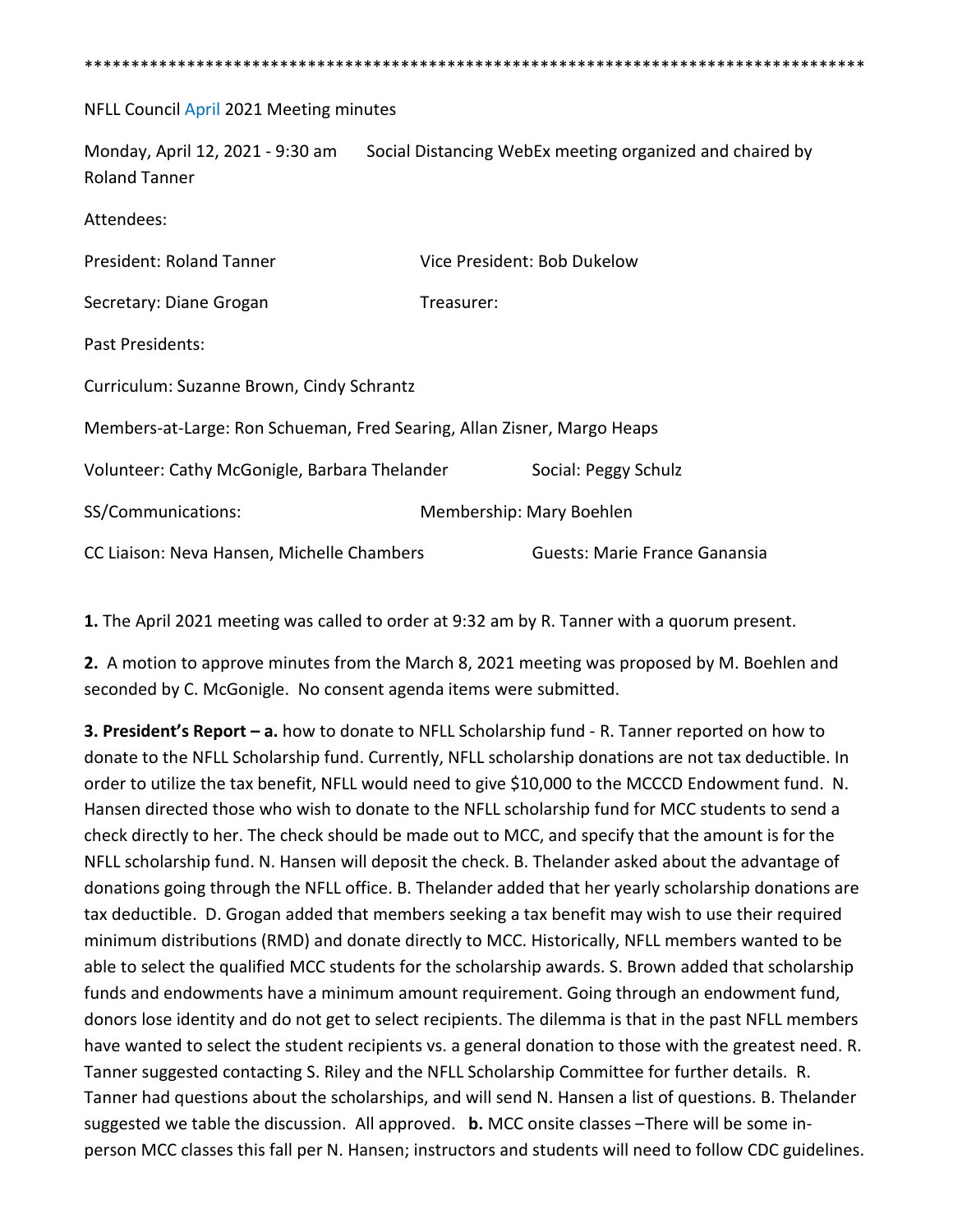N. Hansen gave the example of 24 students allowed in classroom PV205. R. Tanner asked what percentage of classroom space is available. N Hansen said occupancy was cut by about a quarter. **c.** Selection of members at large – R. Tanner reported that no member-at-large was elected at the General Membership meeting. M. Heaps pointed out that all current members-at-large are one year into their two year terms. D. Grogan added that one seat is empty since F. Searing will serve a two year term as Treasurer, and suggested we reduce the number of at-large members from four to three since our membership has declined. C. McGonigle made a motion to reduce the number of members-atlarge from four to three for the current terms. D. Grogan seconded the motion. All approved.

**4. Treasurer's Report –** G. Master submitted the financial report. There were no changes from last month's report.

**5. Committee Reports – a.** Suzanne Brown reported for Curriculum Committee. S. Brown, C. Schrantz, and N. Spence attended a virtual open house with an on-line university in San Diego. They would like to adopt some of the ideas they heard about for NFLL summer term. Currently NFLL has 14 or 15 summer class proposals. One idea is to run summer classes Tuesday, Wednesday, and Thursday. Another suggestion is to standardize start times. For example – all morning classes start at 10:00, and all afternoon classes start at 1:30. In the past, NFLL summer students have contacted the facilitator to register. Another idea is to send out an email each Friday to NFLL members with the class schedule for the week along with the log-in information. D. Grogan liked the idea of standardizing times, and streamlining summer class registration. M. Heaps raised a concern about guest presenters who may not be available during the time frame. B. Thelander suggested that fall NFLL classes be first come, first served for in-person classes, and others could attend on-line. Another idea is to sponsor a few "meet up" classes such as the proposed beer tasting class (Cheers!). Another suggestion is to increase NFLL's on-line presence by using a closed on-line group. C. Schrantz gave example of Illinois State University adult education, and asked how we can generate interest in NFLL. R. Tanner has already set up a NFLL Facebook page, and showed the example. We just need someone to administer it. General discussion about what is involved in administering the page. S. Brown asked if an MCC student could administer the page as part of work study program. D. Grogan suggested the Social Committee administer the page, and A. Zisner suggested the Communications Committee administer it. R. Tanner will set up a meeting of interested individuals. Discussion was tabled.

**6. MCC Liaison Report –** N. Hansen reported on in-person classes following CDC guidelines. M. Chambers is able to answer questions. Also, there is only one MCC risk form to be used for NFLL classes.

**7. Old Business – a)** Nominating Committee recommendations – resolved in President's Report. **b)** M. Ganansia reported that the Travel Club plans a trip to Cottonwood and kayaking on the Verde River in mid-May. N. Hansen instructed M. Ganansia to add a section, per MCC, to the risk form stating the inherent danger of kayaking. M. Ganansia asked if non NFLL members can go on the kayaking trip. G. Kleeman wants to open the trip to ASU retirees. N Hansen stated that NFLL/MCC is not liable for non-members on the trip. R. Tanner will contact G. Kleeman, and N Hansen will contact MCC Legal with questions. **c)** Picnic. M. Boehlen would like to see a picnic in November. P. Schulz explained that planning a picnic is time-consuming. She would rather resume the "out to lunch" activity since that